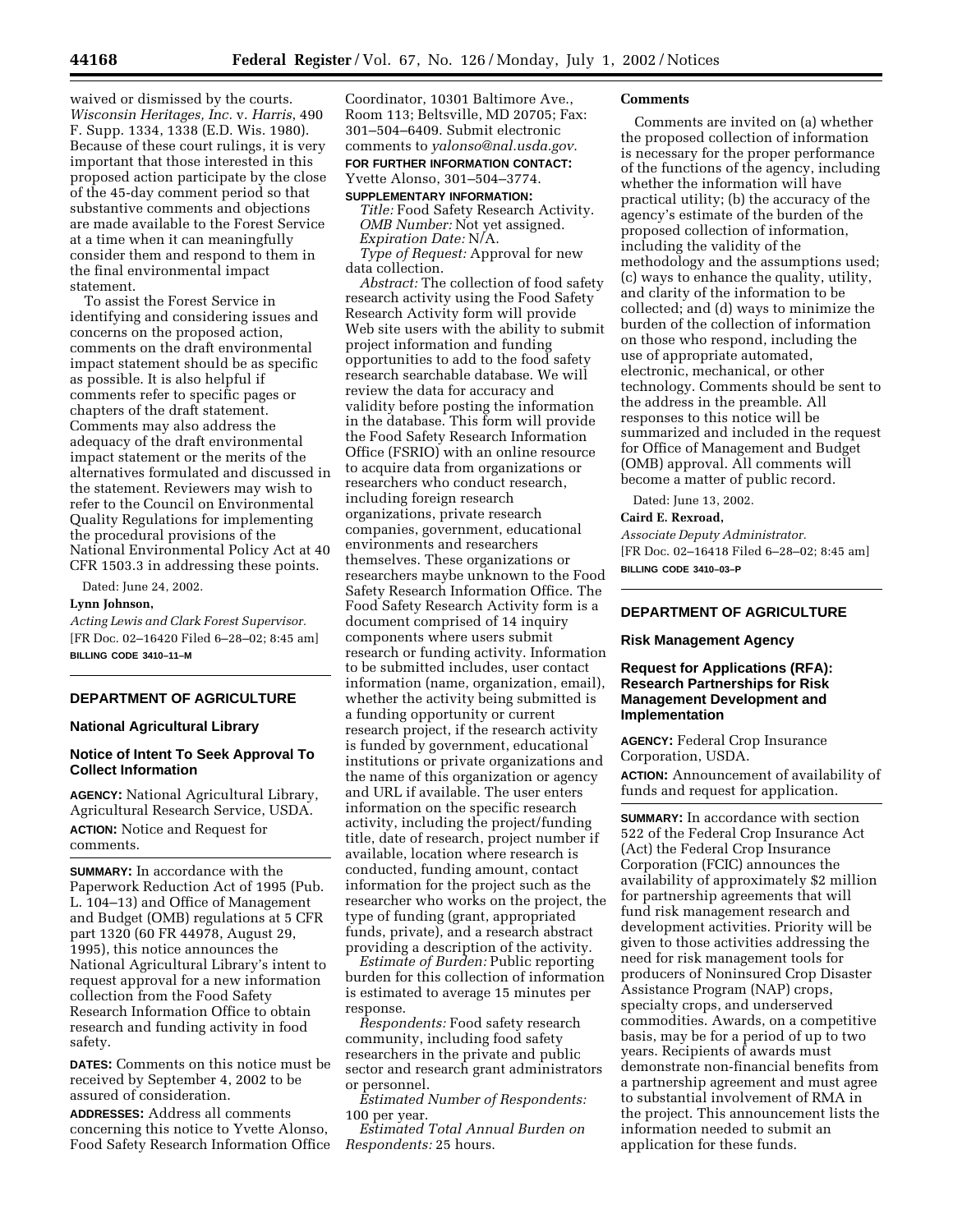*Closing Date:* The deadline for submission for all applications is 5 p.m. CST on August 15, 2002. The agency will not consider applications received after the deadline.

**FOR FURTHER INFORMATION:** Applicants may download an application package from the Risk Management Agency Website at: *http:\\www.rma.usda.gov.* Applicants may also request an application package from: David W. Fulk, Risk Management Agency, 6501 Beacon Drive, Stop 0813, Kansas City, Missouri 64133–4676, phone: (816) 926–6343, fax: (816) 926–7343, e-mail: *RMARED.Application@rm.fcic.usda.gov.*

Applicants are strongly encouraged to submit completed and signed application packages using overnight mail or delivery service to ensure timely receipt by the USDA. The applicable address for such submissions is: RMA/ RED Partnership Agreement Program, Risk Management Agency, 6501 Beacon Drive, Stop 0813, Kansas City, Missouri 64133–4676, e-mail:

*RMARED.Application@rm.fcic.usda.gov.* Completed and signed application

packages sent via the U.S. Postal Service must be sent to the following address: RMA/RED Partnership Agreement Program, c/o David W. Fulk, USDA, Risk Management Agency, 6501 Beacon Drive, Stop 0813, Kansas City, Missouri 64133–4676. Applicants using the U.S. Postal Service should allow for extra security-processing time for mail delivered to government offices.

# **Paperwork Reduction Act**

Under the provisions of the Paperwork Reduction Act of 1995, as amended (44 U.S.C. chapter 25), the collection of information requirements contained in this announcement have been approved under OMB Document Nos. 0348–0043, 0348–0044, and 0348– 0046.

The Catalog of Federal Domestic Assistance Number for this program is 10.450.

# **SUPPLEMENTARY INFORMATION:** This announcement consists of six parts:

- Part I—General Information
	- A. Legislative Authority
	- B. Background
	- C. Project Objectives
- D. Purpose
- Part II—Eligibility/Funding
- A. Eligible Applicants
- B. Project Period
- C. Availability of Funds
- Part III—Research Program Description
- A. Recipient Activities
- B. RMA Activities
- Part IV—Preparation of an Application
	- A. Program Application Materials
	- B. Content of Applications
	- C. Submission of Applications
	- D. Acknowledgement of Applications

# Part V—Review Process

- A. General
- B. Evaluation Criteria and Weights C. Confidentiality
- Part VI—Additional Information
- A. Access to Panel Review Information
- 
- B. Partnership Agreement Awards C. Confidential Aspects of Proposals and Awards
- D. Reporting Document
- E. Audit Requirements
- F. Prohibitions and Requirements with Regard to Lobbying

#### **Part I—General Information**

## *A. Legislative Authority*

This program is authorized under section 522(d) and Section 506(h) of the Federal Crop Insurance Act (Act), as amended.

### *B. Background*

RMA is committed to meeting the risk management needs and improving or developing risk management tools for the nation's farmers and ranchers. It does this by offering Federal crop insurance and other risk management products through a network of private-sector entities, by overseeing the creation of new products, by seeking enhancements in existing products and by ensuring the integrity of crop insurance programs.

RMA's research and contracting mission was strengthened significantly when the Act was amended in June of 2000. Section 522(d) of the Act authorizes RMA to enter into partnerships with public and private organizations for the purpose of increasing the availability of loss mitigation, financial, and other risk management tools for producers with a priority given to risk management tools for producers of NAP crops, specialty crops, and underserved agricultural commodities.

#### *C. Project Objectives*

The objectives of the partnerships as defined in section  $522(\text{d})(3)(\text{A})$  through (E) and (G) of the Act are:

• To enhance the notice and timeliness of notice of weather conditions that could negatively affect crop yields, quality, and final product use in order to allow producers to take preventive actions to increase product profitability and marketability and to reduce the possibility of crop insurance claims;

• To develop a multifaceted approach to pest management and fertilization to decrease inputs, decrease environmental exposure, and to increase application efficiency;

• To develop or improve techniques for planning, breeding, planting, growing, maintaining, harvesting, storing, shipping, and marketing that will address quality and quantity production challenges associated with year-to-year and regional variations;

• To clarify labor requirements and assist producers in complying with requirements to better meet the physically intense and timecompressed planting, tending, and harvesting requirements associated with the production of specialty crops and underserved agricultural commodities;

• To provide assistance to State foresters, or equivalent officials, for the prescribed use of burning on private forest land for the prevention, control, and suppression of fire;

• To develop other risk management tools to further increase economic and production stability; and

## *D. Purpose*

The purpose of this program is to fund partnership agreements that assist producers, minimize their production risks, maximize their potential income, and improve and/or develop risk management tools for the nation's producers. To aid in meeting these goals each partnership agreement awarded through this program will provide the recipient with funds, guidance, and the substantial involvement of RMA to carry out these risk management initiatives.

# **Part II—Eligibility/Funding**

#### *A. Eligible Applicants*

Proposals are invited from qualified public and private entities. Eligible applicants include all colleges and universities, Federal, State, and local agencies, nonprofit and forprofit private organizations or corporations, and other entities. Individuals are not eligible applicants. Although an applicant may be eligible to compete for an award based on its status as an eligible entity, other factors may exclude an applicant from receiving Federal assistance under this program (e.g. debarment and suspension, a determination of non-performance based on the information submitted). Applicants must be able to demonstrate they will receive non-financial benefits as a result of the partnership agreement. Non-financial benefits must accrue to the applicant and must include more than the ability to provide employment income to the applicant or for the applicant's employees or the community. The applicant must demonstrate that performance under the partnership agreement will further the specific mission of the applicant (such as providing research or activities necessary for graduate or other students to complete their educational programs).

#### *B. Project Period*

Each project will be funded for a period of up to two years for the activities described in this announcement. Projects can also be in two parts with the first part including the research and feasibility studies and the second part including the development of the risk management tool. If the development of the tool is determined not to be feasible, the partnership may be cancelled after completion of the first part.

## *C. Availability of Funds*

Approximately \$2,000,000 is available in FY2002 to fund partnership agreements. It is expected that the awards will be made on or about September 1, 2002 [30 days after application deadline].

## **Part III—Research Program Description**

In conducting activities to achieve the purpose of this proposed research and development of risk management tools, the recipient will be responsible for the activities listed under paragraph A of this part. RMA will be responsible for the activities listed under paragraph B.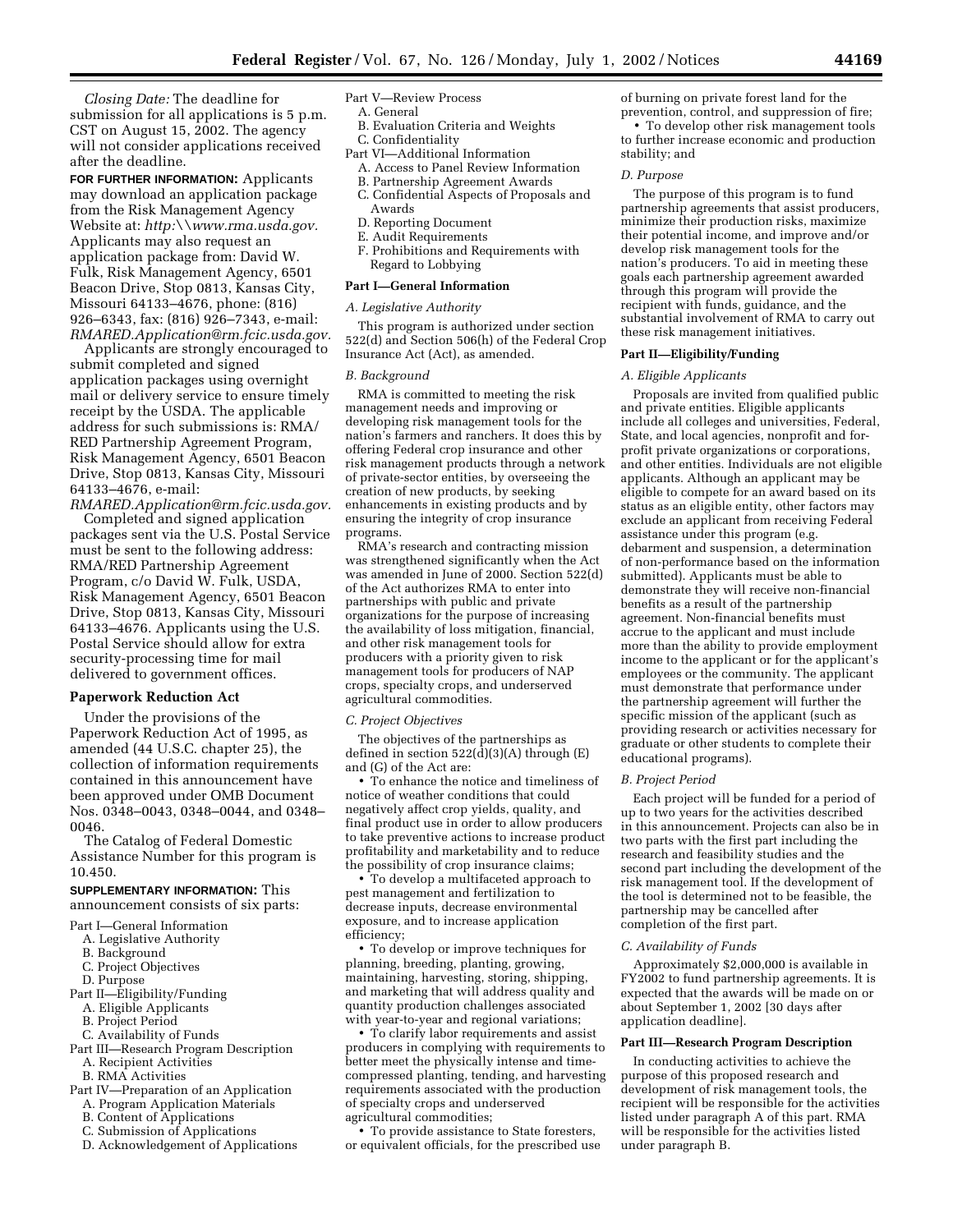## *A. Recipient Activities*

The applicant will be required to perform the following activities:

1. Develop a clear, concise research and development project plan. The background, purpose, key project personnel, statement of work, deliverables and proposed funding must be thoroughly defined and described. The project plan must clearly address one or more of the project objectives detailed in Part I section C. Project Objectives. The project plan must demonstrate the non-financial benefits of the recipient and RMA and define the substantial involvement of the RMA.

2. Coordinate and manage the timely completion of the approved research and development activities.

3. Prepare a monthly summary report of project activities.

4. Prepare a final written research report if applicable, and present the report to RMA.

5. Prepare the proposed risk management tool and present the tool to RMA. If acceptable to RMA, the recipient may be required to make a presentation to the Board of Directors.

6. Prepare educational curriculum and material for producers to enable them to utilize the risk management tools developed under the partnership agreement and be included in the delivery of the education to required producers.

## *B. RMA Activities*

1. Collaborate on the research plan;

2. RMA will advise the recipient on the materials available over the internet and through the RMA website (*http:// www.rma.usda.gov*) and be involved in the gathering of any additional information that may be required;.

3. RMA will work with the recipient in all phases of the research and development of the risk management tool, and the educational efforts to enable producers to utilize the risk management tool; and

4. Collaborate with the recipient by developing all materials associated with the research and development program as it relates to publication or presentation of the results and the risk management tools to the public, any producer groups, RMA, and the Board of Directors.

## *C. Other Activities*

In addition to the specific activities listed above, the applicant may suggest other activities that would contribute directly to the purpose of this program. For any additional activity suggested, the applicant should identify specific ways in which RMA could or should have substantial involvement in that activity.

## **Part IV—Preparation of an Application**

#### *A. Program Application Materials*

Applicants may download an application package from the Risk Management Agency website at: *http://www.rma.usda.gov.* Applicants may also request an application package from: David W. Fulk, USDA, RMA/ RED, 6501 Beacon Drive, Stop 0813, Kansas City, Missouri 64133–4676, phone: (816) 926–6343, fax: (816) 926–7343, e-mail: *MARED*\_*Application@rm.fcic.usda.gov.*

## *B. Content of Applications*

A complete and valid application package must include the following:

1. A completed and signed OMB Standard Form 424, ''Application for Federal Assistance''.

2. A completed and signed OMB Standard Form 424–A, ''Budget Information—Nonconstruction Programs.'' Indirect cost for projects submitted in response to this solicitation are limited to 10 percent of the total direct cost of the agreement. Separate funding should be proposed for research and development of the risk management tools.

3. A written narrative (limited to 10 singlesided pages) that describes the proposed project and its applicability to the program objectives in Part I. C. of this RFA. The submission should include both the research and development aspects of the risk management tools, including the ability to separate research and development aspects, if applicable, to permit separate funding. The submission should also provide reviewers with sufficient information to effectively evaluate the application under the criteria contained in Part V.

4. An appendix containing any attachments that may support information in the narrative (Optional)

5. A statement of the non-financial benefits of any partnership agreement to the recipient and RMA.

6. A completed and signed OMB standard Form LLL, ''Disclosure of Lobbying Activities."

## *C. Submission of Applications*

1. An original and two copies of the completed and signed application must be submitted in one package at the time of initial submission.

2. All applications must be submitted by the deadline. Applications that do not meet all of the requirements in this announcement are considered as incomplete applications. Late or incomplete applications will not be considered in this competition and will be returned to the applicant.

3. Applications submitted through express, overnight mail or another delivery service will be considered as meeting the announced deadline if they are received in the mailroom at the address stated above for express, overnight mail or another delivery service on or before the deadline. Applicants are cautioned that express, overnight mail or other delivery services do not always deliver as agreed. Applicants should take this into account because failure of such delivery services will not extend the deadline. The address must appear on the envelope or package containing the application with the note ''Attention: RMA/RED Partnership Application''.

Mailed applications will be considered meeting the announced deadline if they are received on or before the deadline in the mailroom at the address stated above for mailed applications. Applicants are responsible for mailing applications well in advance, to ensure that applications are received on or before the deadline time and date. Applicants using the U.S. Postal Service should allow for sufficient time for delivery. RMA cannot accommodate transmissions of

applications by facsimile or through other electronic media. Therefore, applications transmitted electronically will not be accepted regardless of the date or time of submission or the time of receipt.

# *D. Acknowledgement of Applications*

Receipt of applications will be acknowledged by e-mail, whenever possible. Therefore, applicants are encouraged to provide e-mail addresses in their applications. If an e-mail address is not indicated on an application, receipt will be acknowledged by letter. When received by RMA, applications will be assigned an identification number. This number will be communicated to applicants in the acknowledgement of receipt of applications. An application identification number should be referenced in all correspondence regarding the application. If the applicant does not receive an acknowledgement within 15 days of the submission deadline, the applicant should contact David Fulk at (816) 926–6343.

## **Part V—Review Process**

#### *A. General*

Each application will be evaluated using a three-part process. First, each application will be screened by RMA personnel to ensure that it meets the administrative requirements, set forth in this announcement.

Second, each application will be evaluated by RMA and/or USDA personnel to determine if the proposal meets the objectives established in Part I. C. of this RFA. Section 522(d) requires that partnership agreement priority be given for projects that reach producers of (a) NAP crops; (b) specialty crops, and (c) underserved agricultural commodities. Third, a review panel will consider the merits of all applications that pass the final two parts of the review process. The panel will be comprised of at least three representatives from USDA, other federal agencies, and others representing public and private organizations, as needed. The narrative and any appendixes provided by each applicant will be used by the review panel to evaluate the merits of the proposed research and development project. The panel will examine and rank all applications and award merit evaluation points based on the ''Evaluation Criteria and Weights'' contained in this RFA.

#### *B. Evaluation Criteria and Weights*

Applications will be evaluated according to the following criteria:

1. Research and Development Objectives— Maximum 30 points

The proposal must clearly define a research and development program designed to meet the objectives defined in Part I. C. of this RFA. The proposal that addresses the needs of producers of; (a) NAP crops; (b) specialty crops; or (c) underserved commodities will receive higher rankings.

The application ranking and scoring for this criterion are:

#### *Numbering and Scoring*

Highest—30 points

2nd Highest—24 points 3rd Highest—18 points